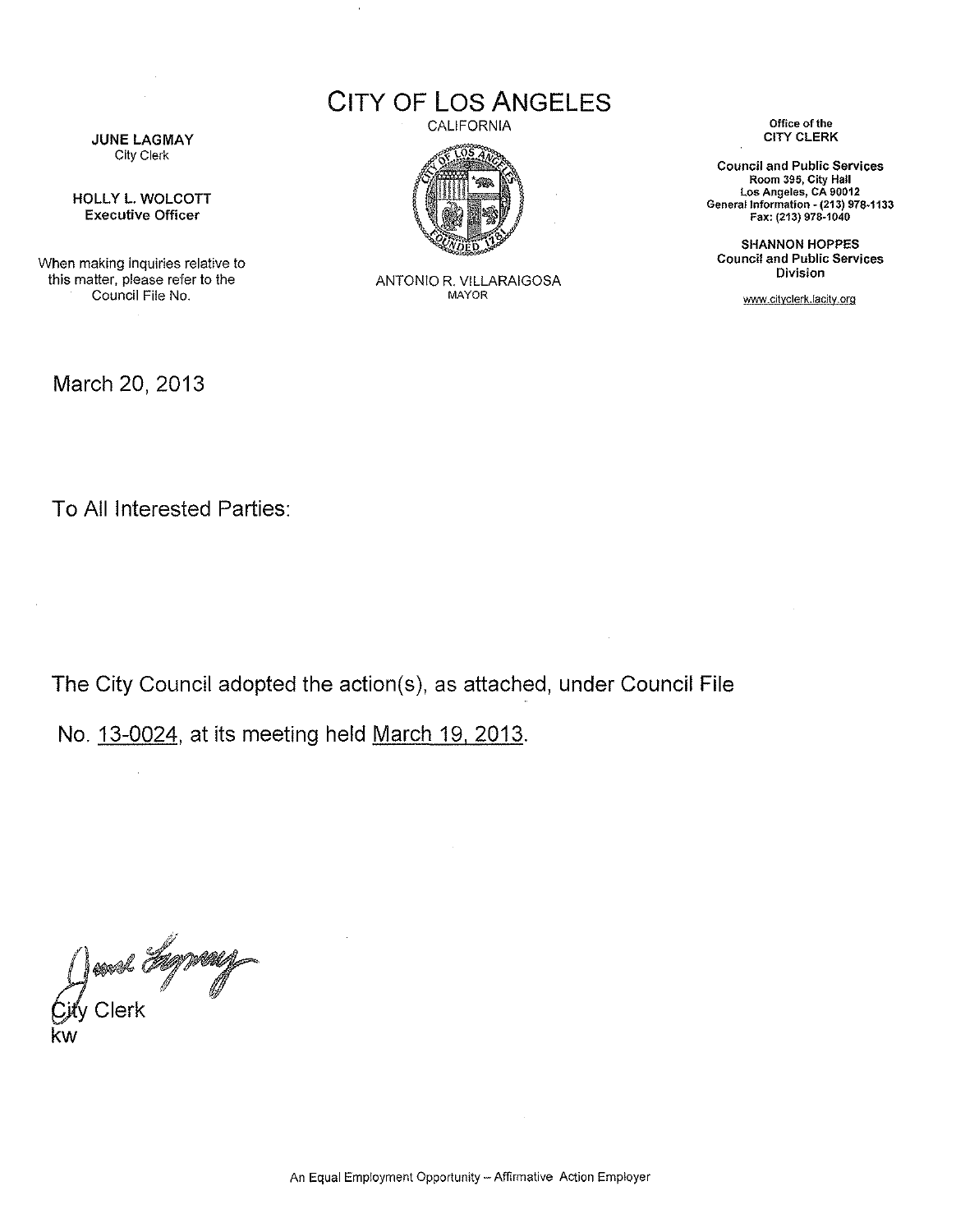File No. 13-0024

# TO THE COUNCIL OF THE CITY OF LOS ANGELES

## Your **AD HOC RIVER COMMITTEE**

#### reports as follows:

AD HOC RIVER COMMITTEE REPORT relative to the eradication and loss of habitats in the San Fernando Valley Sepulveda Basin.

Recommendations for Council action, as initiated by Motion (Perry - LaBonge):

- 1. INSTRUCT the Bureau of Sanitation and Planning Department, in coordination with the Chief Legislative Analyst, and in consultation with the City Attorney, the United States Corps of Engineers, the Audubon Society, Friends of the Los Angeles River, and any other pertinent entity, to prepare a report that explains the recent loss of 43 acres of bird, mammal, and reptile habitat in the San Fernando Valley's Sepulveda Basin without preparation of an Environmental Impact Report.
- 2. INSTRUCT the Bureau of Sanitation and Planning Department to include in the report if any endangered species were compromised, and whether there will be any detrimental impacts to air quality, and if any improvements were paid for with public funds or charitable contributions, and information as to which departments, if any, are responsible for overseeing projects that the Federal government is involved within City boundaries.
- 3. REQUEST the Commander of the Los Angeles District of the Army Corps of Engineers (Army Corps), to present to the City Council their Vegetation Management Plan as well as a summary of additional community input they receive from follow-up meetings, and the results of the investigation of the loss of the 43 acres habitat.
- 4. REQUEST the Army Corps to work with the Bureau of Sanitation to come up with a collaborative agreement that meets the Army Corps' needs, the community's concerns, and addresses the Regional Water Quality Board's requests.
- 5. DIRECT the Bureau.of Sanitation to act as the City lead, to provide support so that all interested parties can create a next phase mitigation plan that will be well received.
- 6. REQUEST the Army Corps and the Bureau of Sanitation to come back with a plan within four to five months and provide a status report on the coordinated effort.

Fiscal Impact Statement: Neither the City Administrative Officer nor the Chief Legislative Analyst has completed a financial analysis on this report.

### Community Impact Statement: Yes.

For Proposal: Foothill Trails District Neighborhood Council

Summary:

On February 25, 2013, your Committee considered Motion (Perry - LaBonge) relative to the eradication and loss of habitats in the San Fernando Valley Sepulveda Basin.